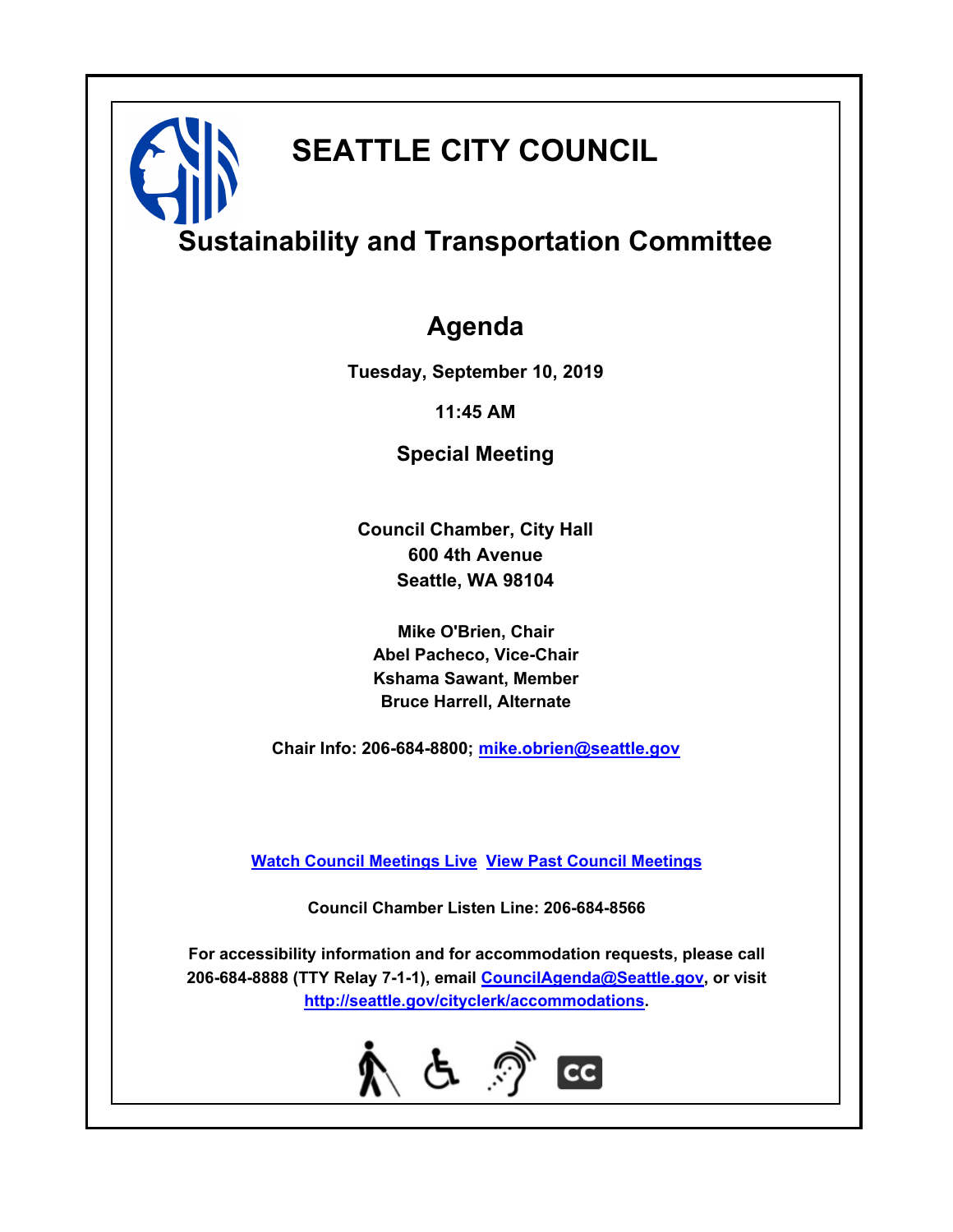### **SEATTLE CITY COUNCIL Sustainability and Transportation Committee Agenda September 10, 2019 - 11:45 AM Special Meeting**

#### **Meeting Location:**

Council Chamber, City Hall, 600 4th Avenue, Seattle, WA 98104

#### **Committee Website:**

http://www.seattle.gov/council/committees/transportation

This meeting also constitutes a meeting of the City Council, provided that the meeting shall be conducted as a committee meeting under the Council Rules and Procedures, and Council action shall be limited to committee business.

*Please Note: Times listed are estimated*

- **A. Call To Order**
- **B. Approval of the Agenda**
- **C. Public Comment**

*(8 minutes)*

- **D. Items of Business**
- **AN ORDINANCE relating to prohibiting natural gas piping systems in new buildings; adding a new Chapter 22.940 to the Seattle Municipal Code. 1.** [CB 119640](http://seattle.legistar.com/gateway.aspx?m=l&id=/matter.aspx?key=9066)

*Supporting*

**Documents:** [Summary and Fiscal Note](http://seattle.legistar.com/gateway.aspx?M=F&ID=2ca573b5-0a4d-4d67-b281-142f5f9443c2.docx) [Central Staff Memo](http://seattle.legistar.com/gateway.aspx?M=F&ID=b32d39ca-a96e-4077-9f56-47a8a4fd9bcb.pdf)

**Briefing and Discussion**

**Presenter:** Yolanda Ho, Council Central Staff